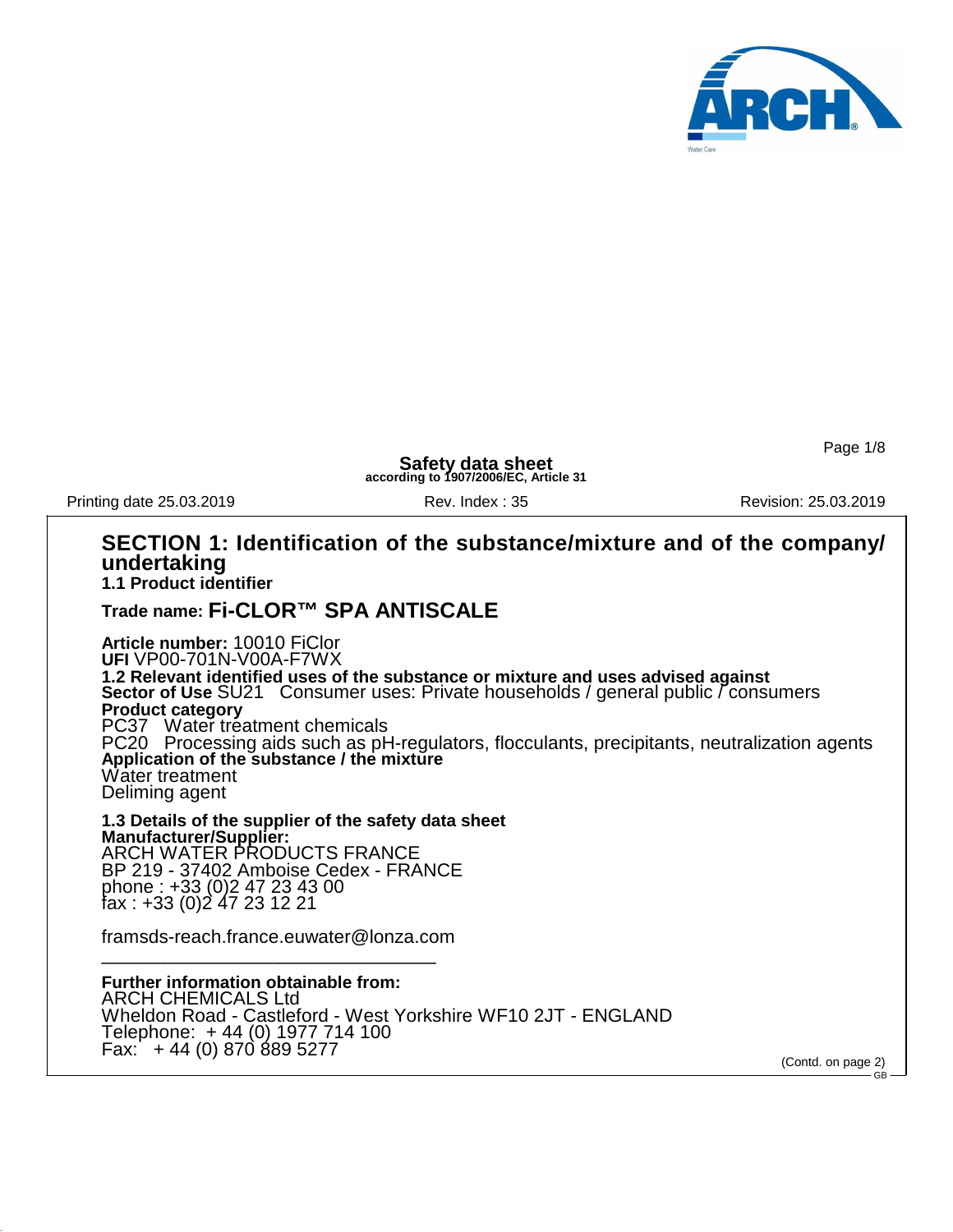Printing date 25.03.2019 **Rev. Index : 35** Rev. Index : 35 Revision: 25.03.2019

| Trade name: Fi-CLOR™ SPA ANTISCALE                                                                                                                                                                                                                                                                                                                                                                                                                                                                                                                                                                                                                                                                                                                                                 |  |  |  |
|------------------------------------------------------------------------------------------------------------------------------------------------------------------------------------------------------------------------------------------------------------------------------------------------------------------------------------------------------------------------------------------------------------------------------------------------------------------------------------------------------------------------------------------------------------------------------------------------------------------------------------------------------------------------------------------------------------------------------------------------------------------------------------|--|--|--|
| (Contd. of page 1)<br>1.4 Emergency telephone number:<br>>>> NCEC - Tel. +44 (0)1235 239 670<br>Europe                                                                                                                                                                                                                                                                                                                                                                                                                                                                                                                                                                                                                                                                             |  |  |  |
| Africa & Middle East >>> NCEC - Tel. +44 (0)1235 239 671                                                                                                                                                                                                                                                                                                                                                                                                                                                                                                                                                                                                                                                                                                                           |  |  |  |
| N.AMERICA<br>>>> ACEAN (Arch Chemicals Emergency Action Network) - Tel. +1 423<br>780 2970}                                                                                                                                                                                                                                                                                                                                                                                                                                                                                                                                                                                                                                                                                        |  |  |  |
| CALL A LOCAL NATIONAL POISON CONTROL UNIT<br>FOR UK CONTACT NCEC Tel 01865 407 333                                                                                                                                                                                                                                                                                                                                                                                                                                                                                                                                                                                                                                                                                                 |  |  |  |
| <b>SECTION 2: Hazards identification</b><br>2.1 Classification of the substance or mixture<br>Classification according to Regulation (EC) No 1272/2008<br>GHS05 corrosion<br>Eye Dam. 1 H318 Causes serious eye damage.<br>2.2 Label elements<br>Labelling according to Regulation (EC) No 1272/2008<br>The product is classified and labelled according to the CLP regulation.<br><b>Hazard pictograms</b>                                                                                                                                                                                                                                                                                                                                                                        |  |  |  |
| GHS <sub>05</sub>                                                                                                                                                                                                                                                                                                                                                                                                                                                                                                                                                                                                                                                                                                                                                                  |  |  |  |
| <b>Signal word Danger</b>                                                                                                                                                                                                                                                                                                                                                                                                                                                                                                                                                                                                                                                                                                                                                          |  |  |  |
| Hazard-determining components of labelling:<br>tetrasodium ethylenediaminetetraacetate<br>Hazard statements<br>H318 Causes serious eye damage.<br><b>Precautionary statements</b><br>P <sub>101</sub><br>If medical advice is needed, have product container or label at hand.<br>Keep out of reach of children.<br>P <sub>102</sub><br>P <sub>103</sub><br>Read label before use.<br>P280 Wear protective gloves / eye protection / face protection.<br>P305+P351+P338 IF IN EYES: Rinse cautiously with water for several minutes. Remove<br>contact lenses, if present and easy to do. Continue rinsing.<br>Immediately call a POISON CENTER/doctor.<br>P310<br>2.3 Other hazards<br><b>Results of PBT and vPvB assessment</b><br>PBT: Not applicable.<br>vPvB: Not applicable. |  |  |  |

# **SECTION 3: Composition/information on ingredients**

**3.2 Chemical characterisation: Mixtures**

**Description:** Mixture of substances listed below with nonhazardous additions.

(Contd. on page 3) GB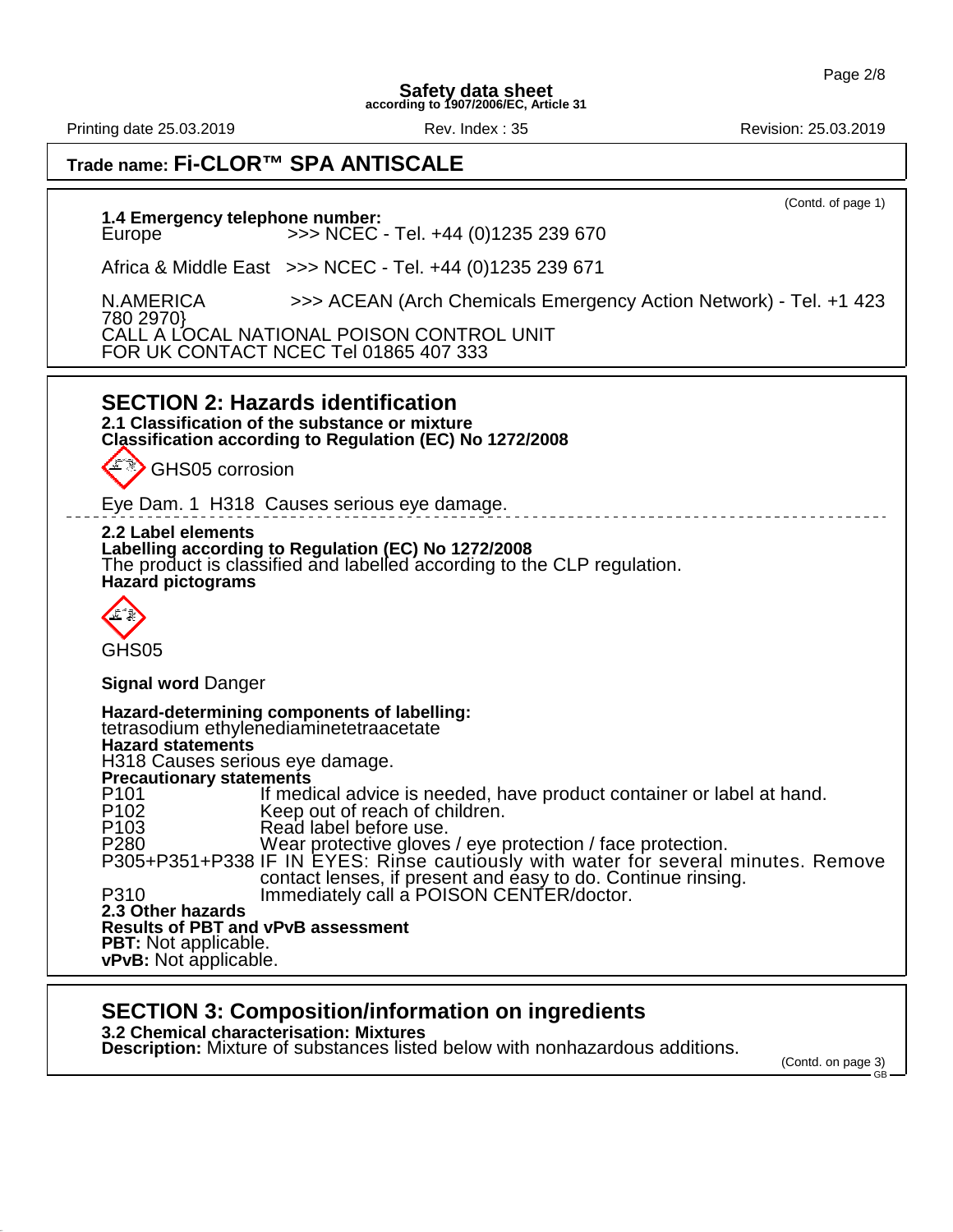Printing date 25.03.2019 **Rev. Index : 35 Revision: 25.03.2019** Revision: 25.03.2019

(Contd. of page 2)

 $2.5 - 10%$ 

**Trade name: Fi-CLOR™ SPA ANTISCALE**

#### **Dangerous components:**

CAS: 64-02-8 EINECS: 200-573-9 Reg.nr.: 01-2119486762-27-XXXX tetrasodium ethylenediaminetetraacetate  $S$ TOT RE 2, H373;  $\Diamond$  Eye Dam. 1, H318; Acute Tox. 4, H302; Acute Tox. 4, H332

**Additional information** For the wording of the listed hazard phrases refer to section 16.

## **SECTION 4: First aid measures**

**4.1 Description of first aid measures**

**After inhalation** Supply fresh air; consult doctor in case of complaints. After skin contact Rinse with warm water. **After eye contact**

Rinse opened eye for several minutes (15) under running water. Then consult a doctor.

After swallowing If symptoms persist consult doctor.

**4.2 Most important symptoms and effects, both acute and delayed**

No further relevant information available.

**4.3 Indication of any immediate medical attention and special treatment needed** No further relevant information available.

## **SECTION 5: Firefighting measures**

**5.1 Extinguishing media**

**Suitable extinguishing agents**

Water spray Use fire extinguishing methods suitable to surrounding conditions.

**5.2 Special hazards arising from the substance or mixture**

No further relevant information available.

**5.3 Advice for firefighters**

**Protective equipment:** No special measures required.

## **SECTION 6: Accidental release measures**

**6.1 Personal precautions, protective equipment and emergency procedures** Wear protective equipment. Keep unprotected persons away. **6.2 Environmental precautions:** Keep contaminated washing water and dispose of appropriately. Dilute with plenty of water. Do not allow to enter sewers/ surface or ground water. **6.3 Methods and material for containment and cleaning up:** Absorb with liquid-binding material (sand, diatomite, acid binders, universal binders, sawdust). Use neutralising agent. Dispose contaminated material as waste according to item 13. **6.4 Reference to other sections** See Section 7 for information on safe handling See Section 8 for information on personal protection equipment. See Section 13 for disposal information.

# **SECTION 7: Handling and storage**

**7.1 Precautions for safe handling** No special precautions are necessary if used correctly.

(Contd. on page 4) GB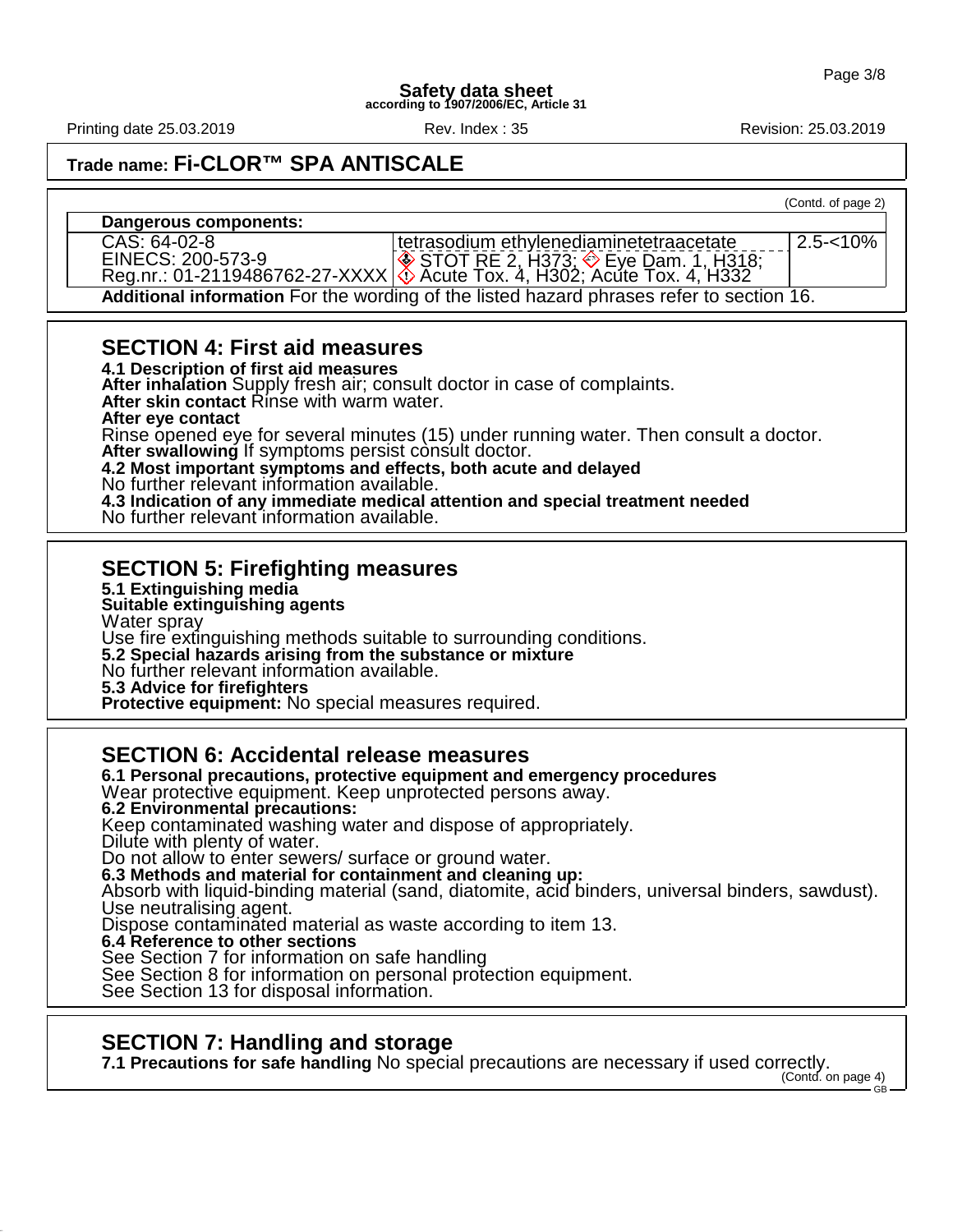Printing date 25.03.2019 **Rev. Index : 35 Revision: 25.03.2019** Revision: 25.03.2019

# **Trade name: Fi-CLOR™ SPA ANTISCALE**

(Contd. of page 3)

### **Handling**



**Information about fire - and explosion protection:** No special measures required.

**7.2 Conditions for safe storage, including any incompatibilities**

**Storage**

**Requirements to be met by storerooms and receptacles:**

Store only in unopened original receptacles.

**Information about storage in one common storage facility:** Not required.

**Further information about storage conditions:** Keep receptacle tightly sealed.

**7.3 Specific end use(s)** No further relevant information available.

## **SECTION 8: Exposure controls/personal protection**

**Additional information about design of technical facilities:** No further data; see item 7.

**8.1 Control parameters**

**Ingredients with limit values that require monitoring at the workplace:**

The product does not contain any relevant quantities of materials with critical values that have to be monitored at the workplace.

**Additional information:** The lists valid during the making were used as basis.

**8.2 Exposure controls Personal protective equipment General protective and hygienic measures** Keep away from foodstuffs, beverages and feed. Immediately remove all soiled and contaminated clothing Wash hands before breaks and at the end of work. Avoid contact with the eyes. Avoid contact with the eyes and skin. **Respiratory protection:** Not required. **Protection of hands:**



Protective gloves.

The glove material has to be impermeable and resistant to the product/ the substance/ the preparation.

Due to missing tests no recommendation to the glove material can be given for the product/ the preparation/ the chemical mixture.

Selection of the glove material on consideration of the penetration times, rates of diffusion and the degradation

### **Material of gloves**

The selection of the suitable gloves does not only depend on the material, but also on further marks of quality and varies from manufacturer to manufacturer. As the product is a preparation of several substances, the resistance of the glove material can not be calculated in advance and has therefore to be checked prior to the application.

#### **Penetration time of glove material**

The exact break trough time has to be found out by the manufacturer of the protective gloves and has to be observed.

(Contd. on page 5) GB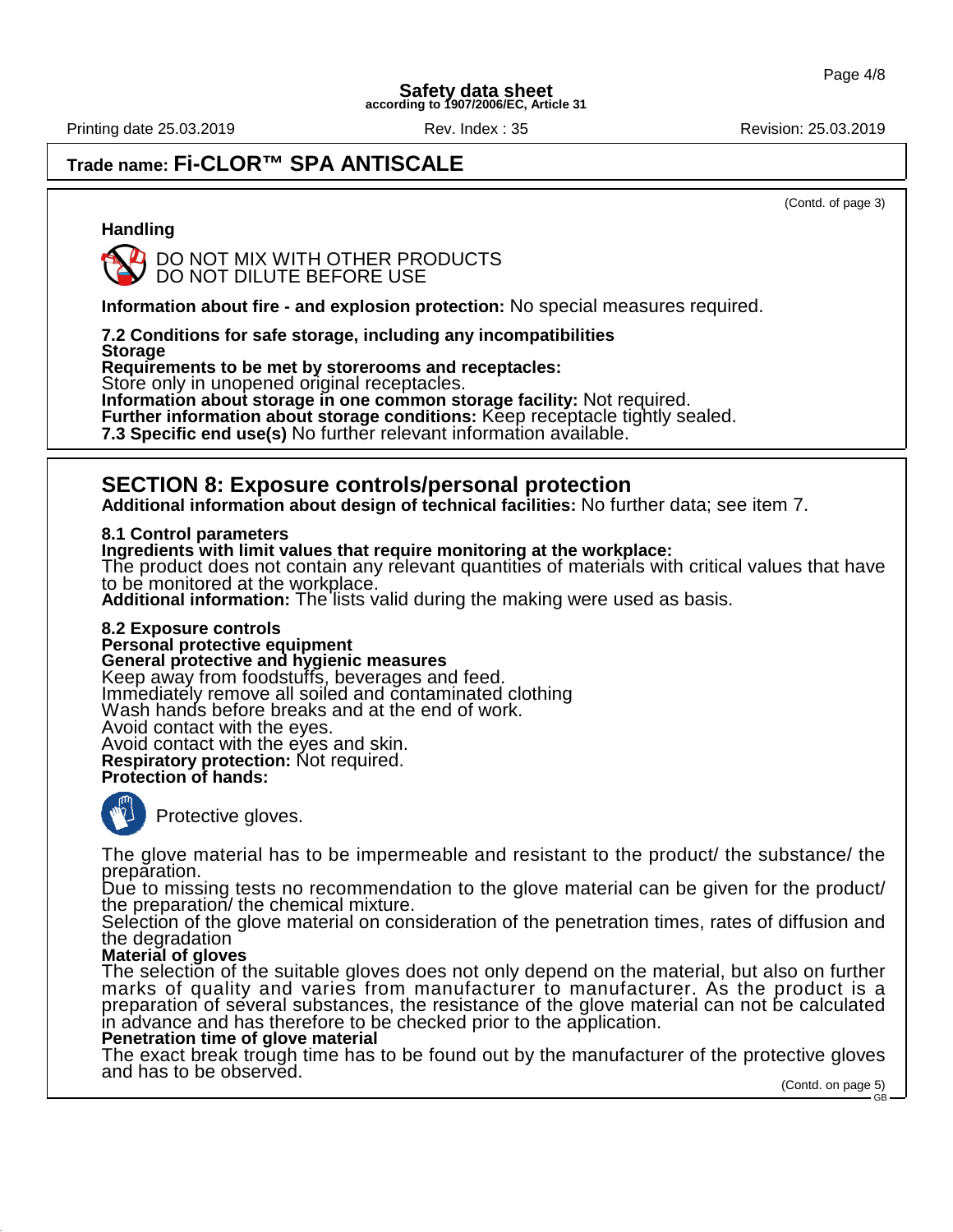Printing date 25.03.2019 **Rev. Index : 35** Rev. Index : 35

# **Trade name: Fi-CLOR™ SPA ANTISCALE**

(Contd. of page 4)

# **Eye protection:**

(≏

Tightly sealed goggles.

**Body protection:** Protective work clothing.

| <b>SECTION 9: Physical and chemical properties</b><br>9.1 Information on basic physical and chemical properties<br><b>General Information</b> |                                                                        |  |
|-----------------------------------------------------------------------------------------------------------------------------------------------|------------------------------------------------------------------------|--|
| Appearance:<br>Form:<br>Colour:<br>Odour:<br><b>Odour threshold:</b>                                                                          | <b>Fluid</b><br>Light yellow<br>Characteristic<br>Not determined.      |  |
| pH-value at 20 $\mathbb{C}$ :                                                                                                                 | 12                                                                     |  |
| <b>Change in condition</b><br><b>Melting point/freezing point:</b><br>Initial boiling point and boiling range: $100 \text{ C}$                | $-5$ $\degree$                                                         |  |
| <b>Flash point:</b>                                                                                                                           | Not applicable                                                         |  |
| <b>Flammability (solid, gaseous)</b>                                                                                                          | Not applicable.                                                        |  |
| <b>Decomposition temperature:</b>                                                                                                             | Not determined.                                                        |  |
| <b>Auto-ignition temperature:</b>                                                                                                             | Product is not selfigniting.                                           |  |
| <b>Explosive properties:</b>                                                                                                                  | Product does not present an explosion hazard.                          |  |
| <b>Explosion limits:</b><br>Lower:<br>Upper:                                                                                                  | Not determined.<br>Not determined.                                     |  |
| Vapour pressure:                                                                                                                              | Not determined.                                                        |  |
| Density at 20 °C:<br><b>Relative density</b><br>Vapour density<br><b>Evaporation rate</b>                                                     | 1.031 $g/cm3$<br>Not determined.<br>Not determined.<br>Not determined. |  |
| Solubility in / Miscibility with<br>Water:                                                                                                    | Fully miscible                                                         |  |
| Partition coefficient: n-octanol/water:                                                                                                       | Not determined.                                                        |  |
| <b>Viscosity:</b><br>dynamic:<br>kinematic:                                                                                                   | Not determined.<br>Not determined.                                     |  |
| <b>Solvent content:</b>                                                                                                                       |                                                                        |  |
| <b>Solids content:</b>                                                                                                                        | 0.0%<br>(Contd. on page 6)                                             |  |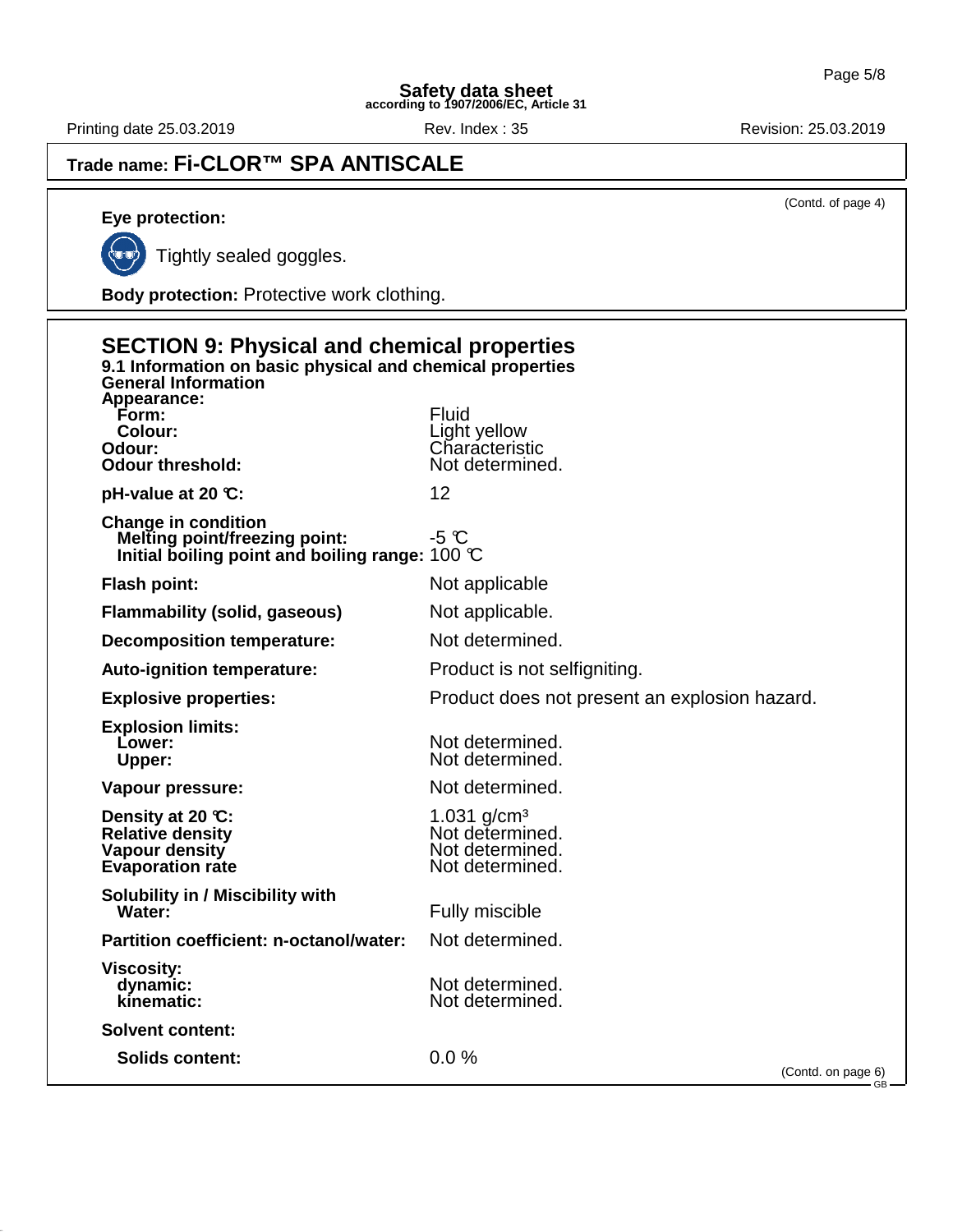Printing date 25.03.2019 **Rev. Index : 35 Revision: 25.03.2019** Revision: 25.03.2019

**Trade name: Fi-CLOR™ SPA ANTISCALE**

(Contd. of page 5) **9.2 Other information** No further relevant information available.

# **SECTION 10: Stability and reactivity**

**10.1 Reactivity** No further relevant information available.

**10.2 Chemical stability**

**Thermal decomposition / conditions to be avoided:**

No decomposition if used according to specifications.

**10.3 Possibility of hazardous reactions** No dangerous reactions known

**10.4 Conditions to avoid** No further relevant information available.

**10.5 Incompatible materials:** No further relevant information available.

**10.6 Hazardous decomposition products:** No dangerous decomposition products known

# **SECTION 11: Toxicological information**

**11.1 Information on toxicological effects**

**Acute toxicity** Based on available data, the classification criteria are not met.

**Primary irritant effect:**

**Skin corrosion/irritation** Based on available data, the classification criteria are not met.

**Serious eye damage/irritation**

Causes serious eye damage.

**Respiratory or skin sensitisation**

Based on available data, the classification criteria are not met.

**CMR effects (carcinogenity, mutagenicity and toxicity for reproduction)** Germ cell mutagenicity Based on available data, the classification criteria are not met.

**Carcinogenicity** Based on available data, the classification criteria are not met.

**Reproductive toxicity** Based on available data, the classification criteria are not met.

**STOT-single exposure** Based on available data, the classification criteria are not met.

**STOT-repeated exposure** Based on available data, the classification criteria are not met.

**Aspiration hazard** Based on available data, the classification criteria are not met.

# **SECTION 12: Ecological information**

**12.1 Toxicity Aquatic toxicity:** No further relevant information available. **12.2 Persistence and degradability** Anorganic product, is not eliminable from water by means of biological cleaning processes. **12.3 Bioaccumulative potential** No further relevant information available. **12.4 Mobility in soil** No further relevant information available. **Additional ecological information: General notes:** Water hazard class 1 (German Regulation) (Self-assessment): slightly hazardous for water. Do not allow undiluted product or large quantities of it to reach ground water, water course or sewage system. Must not reach sewage water or drainage ditch undiluted or unneutralised. Rinse off of bigger amounts into drains or the aquatic environment may lead to increased pHvalues. A high pH-value harms aquatic organisms. In the dilution of the use-level the pH-value is considerably reduced, so that after the use of the product the aqueous waste, emptied into drains, is only low water-dangerous. **12.5 Results of PBT and vPvB assessment PBT:** Not applicable.

(Contd. on page 7)

GB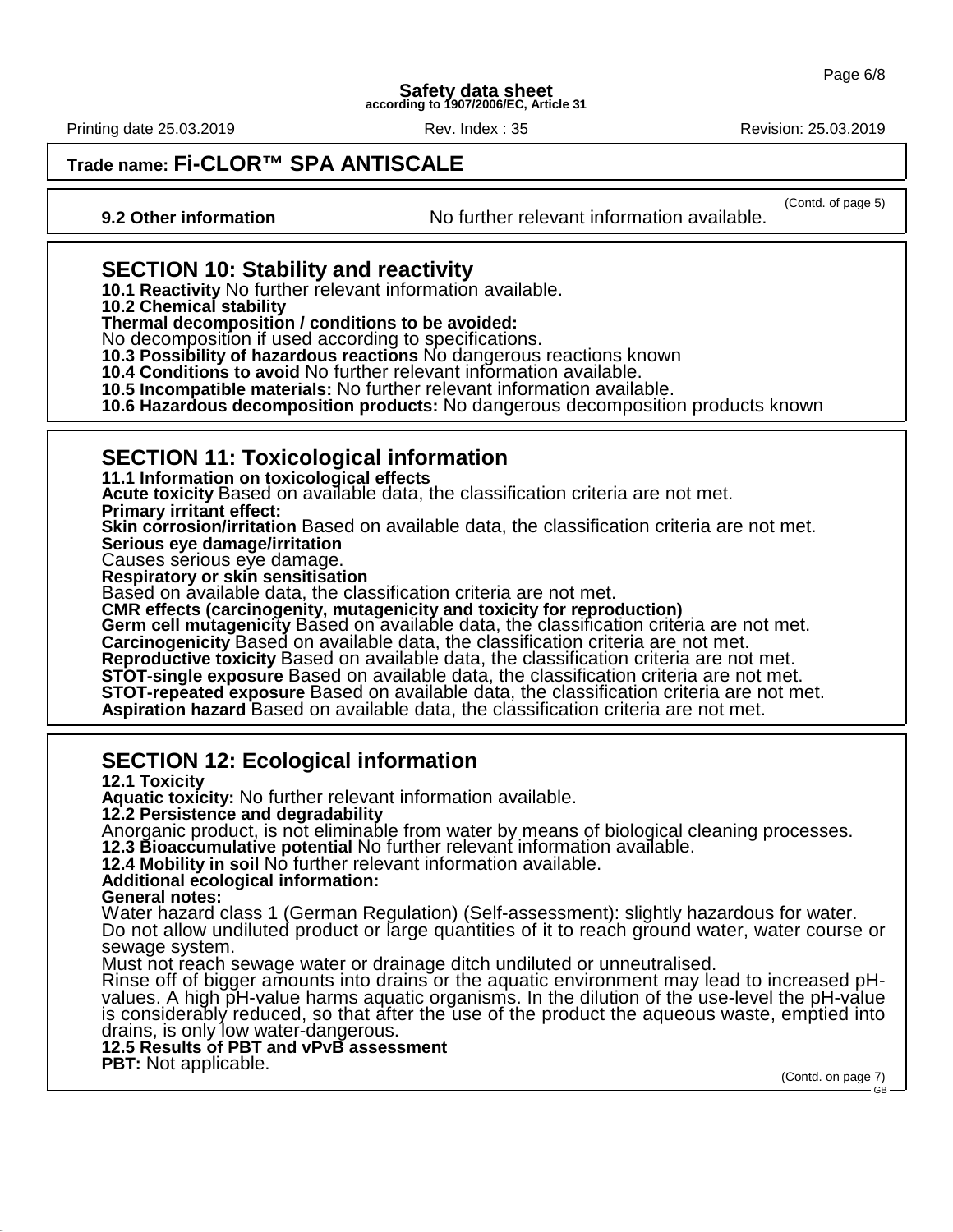Printing date 25.03.2019 **Rev. Index : 35 Revision: 25.03.2019** Revision: 25.03.2019

**Trade name: Fi-CLOR™ SPA ANTISCALE**

(Contd. of page 6)

**vPvB:** Not applicable. **12.6 Other adverse effects** No further relevant information available.

# **SECTION 13: Disposal considerations**

## **13.1 Waste treatment methods**

**Recommendation**

Must be specially treated adhering to official regulations.

Must not be disposed together with household garbage. Do not allow product to reach sewage system.

#### **Uncleaned packaging:**

**Recommendation:** Disposal must be made according to official regulations. **Recommended cleansing agents:** Water, if necessary together with cleansing agents.

| <b>SECTION 14: Transport information</b>                                          |                                                         |
|-----------------------------------------------------------------------------------|---------------------------------------------------------|
| 14.1 UN-Number<br>ADR, ADN, IMDG, IATA<br>14.2 UN proper shipping name            | Void                                                    |
| <b>ADR</b><br>ADN, IMDG, IATA                                                     | Void<br>Void                                            |
| 14.3 Transport hazard class(es)<br>ADR, ADN, IMDG, IATA                           |                                                         |
| <b>Class</b>                                                                      | Void                                                    |
| 14.4 Packing group<br>ADR, IMDG, IATA<br><b>14.5 Environmental hazards:</b>       | Void                                                    |
| <b>Marine pollutant:</b><br>14.6 Special precautions for user                     | No.<br>Not applicable.                                  |
| 14.7 Transport in bulk according to Annex II of<br><b>Marpol and the IBC Code</b> | Not applicable.                                         |
| <b>Transport/Additional information:</b>                                          | Not dangerous according to the above<br>specifications. |
| <b>UN "Model Regulation":</b>                                                     | Void                                                    |

## **SECTION 15: Regulatory information**

**15.1 Safety, health and environmental regulations/legislation specific for the substance or mixture**

**Directive 2012/18/EU Named dangerous substances - ANNEX I** None of the ingredients is listed. **REGULATION (EC) No 1907/2006 ANNEX XVII** Conditions of restriction: 3

**National regulations**

**Waterhazard class:** Water hazard class 1 (Self-assessment): slightly hazardous for water. **15.2 Chemical safety assessment:** A Chemical Safety Assessment has not been carried out.

(Contd. on page 8)

GB